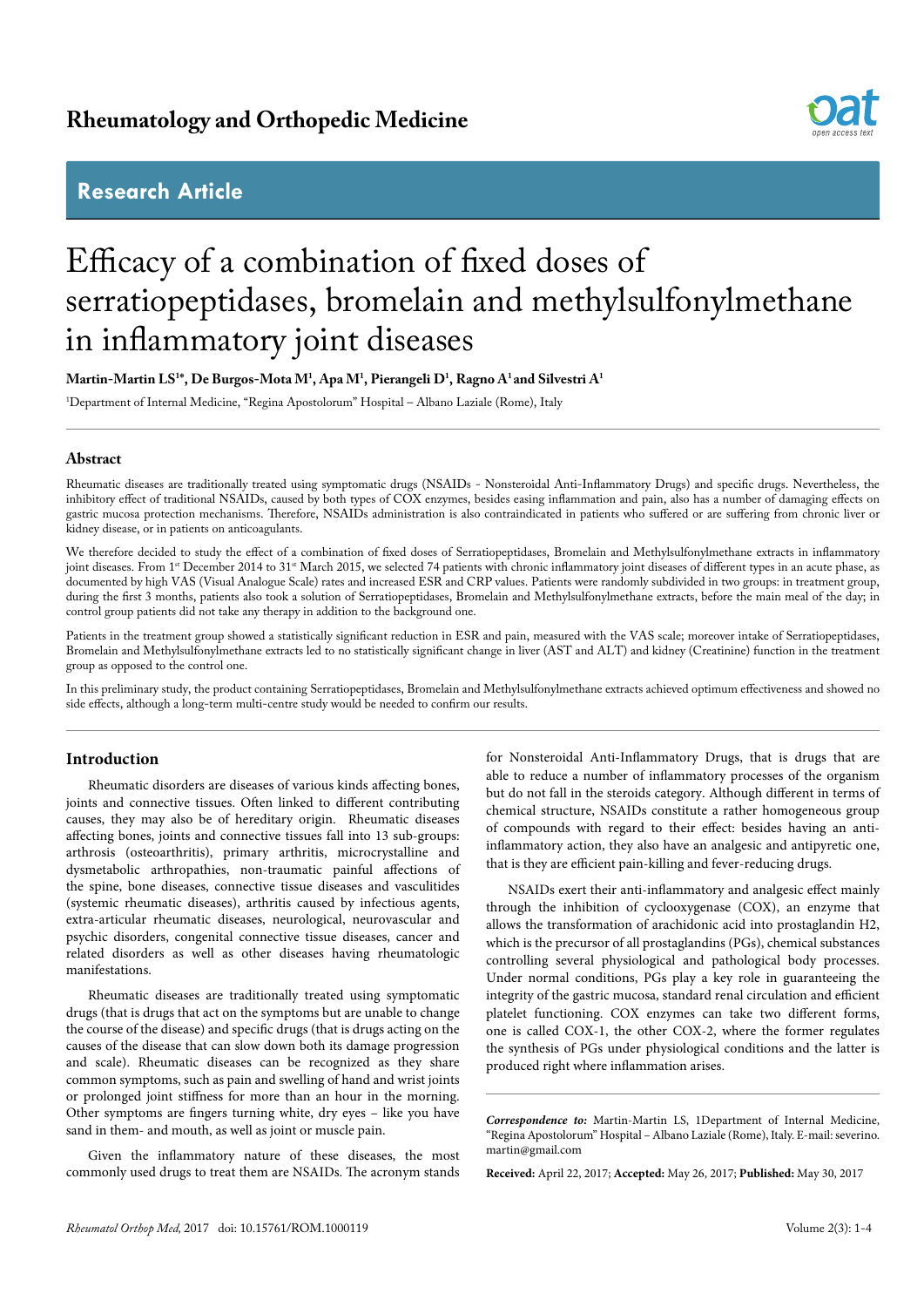Nevertheless, the inhibitory effect of traditional NSAIDs, caused by both types of COX enzymes, besides easing inflammation and pain, also has a number of damaging effects on gastric mucosa protection mechanisms. This is due to the fact that PGs, as a rule, reduce acid secretion, stimulate the production of mucus and bicarbonates and improve blood circulation in the mucosa ultimately guaranteeing the integrity of stomach lining. In addition to this systemic action, NSAIDs have a detrimental local effect, which is independent from prostaglandin synthesis, mediated by their ability to facilitate the penetration of hydrochloric acid in the stomach lining with obvious corrosive effects on the mucosa.

The side effects of these drugs are largely due to the inhibition induced by prostaglandin synthesis. It goes without saying that the most common adverse reaction to NSAIDs intake is the appearance of digestive tract disorders with nausea, vomiting, heartburns and diarrhoea. If taken regularly or for a prolonged period of time, they may lead to the formation of real ulcers of the gastrointestinal mucosa with mild, but also, in some cases, severe bleeding requiring emergency hospitalization. Such side effects may be reduced if NSAIDs are taken right after meals, on a full stomach, or together with antiacids or stomach-protective drugs. For the same reason it is appropriate to avoid drinking alcohol while taking NSAIDs. Therefore, NSAIDs administration is contraindicated not only in cases of individual intolerance but also in patients who suffered or are suffering from gastro-duodenal ulcer, digestive haemorrhage, chronic liver or kidney disease, or in patients on anticoagulants. It has been widely proven that the risk of significant side effects increases with ageing and this phenomenon appears to be linked essentially to the fact that, with ageing, defences of the gastric and duodenal mucosa tend to lower.

Other risk factors are the intake of steroids, diabetes and some heart diseases, smoking as well as another factor: that is how long the patient has been taking NSAIDs. Besides, taking more than one NSAID at the same time, or associating NSAIDs and aspirin, as well as the type of NSAIDs is used are factors directly linked to the frequency and severity of damage to the digestive system. For example, some NSAIDs, such as piroxicam and ketoprofen, have a higher risk of complications, whereas ibuprofen and diclofenac prove to be less harmful. Finally, it should be noted that NSAID intake might also result in allergic skin rashes (itching, skin rashes, hives), dizziness and drowsiness.

To avoid all these side effects, scientists are currently looking for new molecules to reduce risks for patients. Three of these molecules are Serratiopeptidases, Bromelain and Methylsulfonylmethane.

Serratiopeptidases are proteolytic enzymes produced by an enterobacter belonging to the Serratia species. Serratiopeptidases have a proteolytic and fibrinolytic action and are used in every field of medicine as an anti-inflammatory and anti-oedema remedy. Serratiopeptidases improve microcirculation in the inflamed area by promoting the reabsorption of exudates: they accelerate the elimination of mucus, purulent exudate and fibrin exudates [1-3].

Bromelain is an enzyme having a proteolytic activity, extracted from pineapples' stems, and a strong anti-inflammatory action. It is able to reduce tissue oedema and relieve congestion in the mucosa when an inflammation occurs, by decreasing the production of proinflammatory prostaglandins [4-6].

Methylsulfonylmethane (MSM), also known as Dimethyl sulfone (DMSO2), is an organic sulphur-containing compound that can be found in fruit, vegetables and animal species. MSM has an anti-radical and anti-inflammatory activity: an in vitro study on the cell lines of macrophages, where an inflammatory state was induced, showed that adding MSM significantly inhibited the release of nitric oxide and PGE2. It also reduced the intracellular signals of inflammation such as IL-6 and TNF-α [7-10].

Combining these molecules with **Vitamin C** is capital for immune defences: in an inflammation the concentration of Vitamin C in white blood cells decreases rapidly. Vitamin C affects the immune system by stimulating lymphocyte function and activity, by increasing interferon levels and obtaining therefore an antibody response. As a scavenger, it plays a crucial role in the body's defence mechanisms against free radicals, as it prevents lipid peroxidation and oxidative damage to DNA and proteins [11].

We therefore decided to study the effect of a combination of fixed doses of these substances (Serratiopeptidases, Bromelain and Methylsulfonylmethane extracts) in inflammatory joint diseases.

#### **Materials and methods**

From 1<sup>st</sup> December 2014 to 31<sup>st</sup> March 2015, we selected 74 patients (24 men and 50 women, average age 68 years) with chronic inflammatory joint diseases of different types: Polymyalgia rheumatica, rheumatoid arthritis, psoriatic arthritis, enteropathic arthritis, etc. These conditions were in an acute phase, as documented by high VAS (Visual Analogue Scale) rates indicating pain at baseline, and increased ESR and CRP values.

All patients were on a background therapy featuring DMARDs (Disease-modifying Antirheumatic Drugs) and NSAIDs (Nonsteroidal Anti-inflammatory Drugs), but they were not closely followed up or in the onset phase of their disease, so that a steroid therapy was the best option for better disease control. Average dose of prednisone administered to patients was 25.6 mg/day (or an equivalent dose of 6-methylprednisolone) once a day, in the morning, after breakfast.

All patients were informed of the purposes and methods of this study and, once obtained their informed consent, enrolled in the trial.

Patients were randomly subdivided in two groups,

- a) Treatment group (37 patients, 10 men and 27 women, average age 66 years; 38 ESR, CRP 2.5; VAS 6.3) during the first 3 months of steroid treatment patients also took, in addition to the background therapy for their illness, a solution of Serratiopeptidases, Bromelain and Methylsulfonylmethane extracts, before the main meal of the day;
- b) Control group (37 patients, 14 men and 23 women, average age 70 years; 37 ESR, CRP 2.8; VAS 6.5): patients did not take any therapy in addition to the background one.

Throughout the duration of the study patients were asked not to change their therapy without asking their rheumatologist first (thus change in dosage/replacement/addition of other drugs was not allowed). Patients who needed to increase steroid or NSAIDs or DMARDs dosage or to change the drug used were considered dropouts and therefore excluded from the trial study.

Patients were assessed at baseline and 90 days thereafter. Throughout the study, the following parameters were taken into account:

- 1. Inflammatory markers: ESR, CRP, Protein electrophoresis (in particular Alfa 2 globulins and gamma globulins).
- 2. Indicators of tolerability of the product containing Serratiopeptidases, Bromelain and Methylsulfonylmethane extracts: creatinine, AST, ALT and blood count.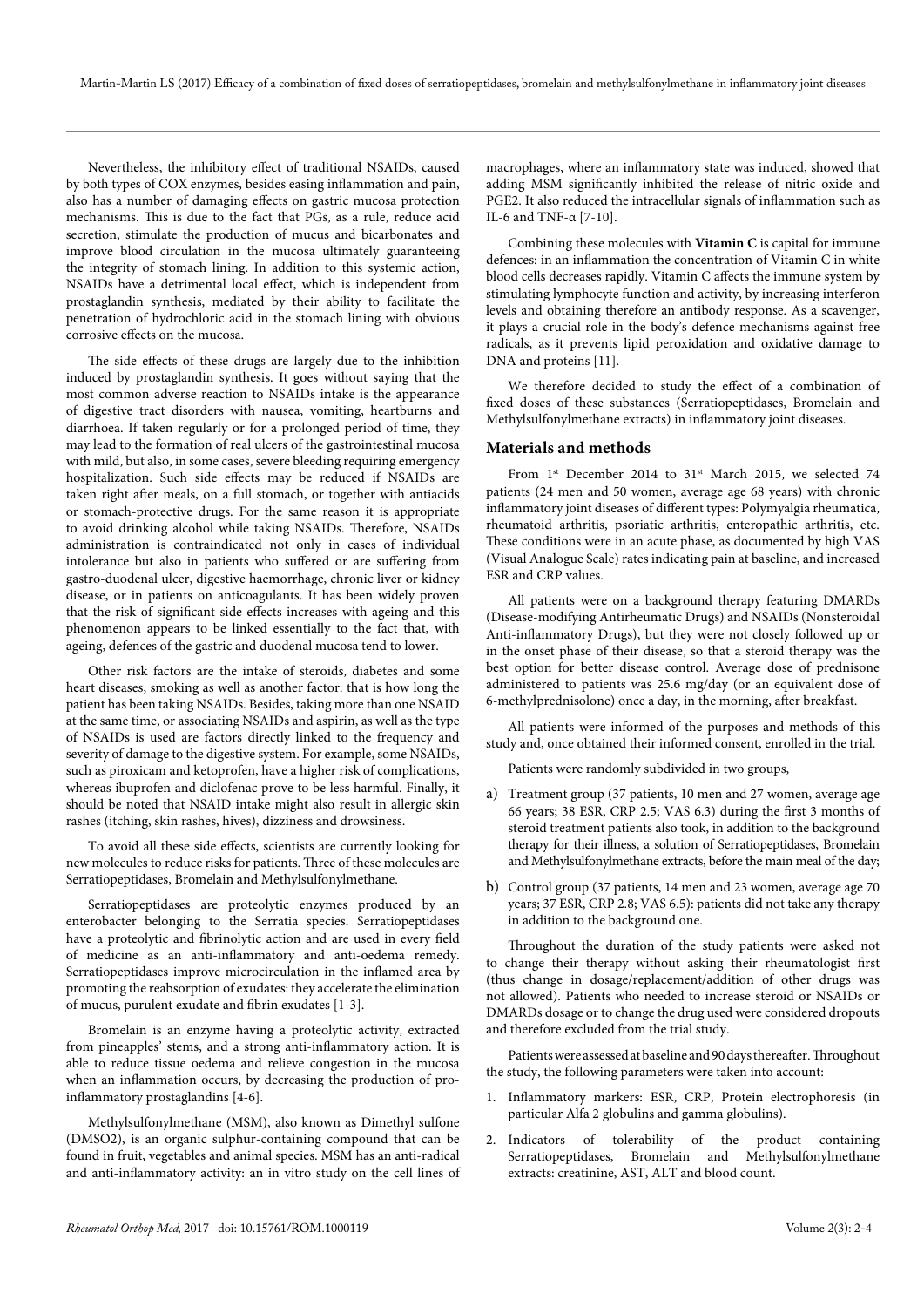3. Skinfold thickness between the  $1^{st}$  and the  $2^{nd}$  finger of the nondominant hand as we have assumed that, for the same BMI (Body Mass Index), any variation in the thickness of the skin fold can between fingers can be due only to skin atrophy, a wellknown side effect of steroid intake. Finally, in order to assess the effect of our product, containing Serratiopeptidases, Bromelain and Methylsulfonylmethane extracts and of the steroid therapy on reparative and regenerative processes, we evaluated the occurrence or absence of skin ulcers and/or the evolution of those present at baseline.

Results were statistically analysed to evaluate their statistical significance.

#### **Results**

Of 74 patients enrolled, 59 completed the study (three months of observation). In the treatment group 8 patients abandoned the trial due to non-compliance with the protocol; in the control group 7 patients withdrew from the study: 4 due to non-compliance with the protocol and 3 because they needed to change the therapy agreed upon at baseline.

None of the patients in the treatment group reported symptoms connected to drug intake or gastrointestinal disorders during the study period. In this group, no patient needed to add to the therapy H2 antagonists, proton-pump inhibitors or anti-reflux drugs.

The intake of Serratiopeptidases, Bromelain and Methylsulfonylmethane extracts led to no statistically significant change in liver (AST and ALT) and kidney (Creatinine) function in the treatment group as opposed to the control one (Figure 1 and 2).

Although drug intake was stable in dosage, patients in the treatment group showed a statistically significant reduction in ESR and pain, measured with the VAS scale (Figure 3 and 4). The difference in PCR values in the treatment group as opposed to the control group was not statistically significant, although a greater reduction of PCR values was observed in the treatment one.

No patient in the treatment group developed skin ulcers as opposed to 3 patients in the control group (two of them experienced ulcers at the tibia and one on the forepart of the foot).

### **Discussion**

Joint diseases are painful and debilitating diseases that are among the most common and widespread ones in the world. They are on the rise in industrialized countries for several reasons: on the one hand the increase in life expectancy helping the diffusion of diseases associated with ageing (including precisely rheumatic diseases and bone and joint diseases). On the other hand, other factors related to lifestyle such as



**Figure 1.** No variation in transaminase levels in the treatment group and in the control group both at baseline and at the end of trial.



Figure 2. No variation in creatinine levels in the treatment group and in the control group both at baseline and at the end of trial.



**Figure 3.** Significant reduction of ESR in the treatment group before and after therapy  $(p<0.5)$  compared to the control group.



**Figure 4.** Pain reduction - quantified by the VAS scale - in the treatment group before and after therapy was significant  $(p<0.)$  if compared to the control group.

obesity, widespread diabetes and physical inactivity favour the onset of inflammation and joint damage even at a young age.

Arthrosis - which affects mainly the small joints of the hands, the neck (neck vertebrae and nape) and the knee - is nothing but the progressive, chronic and irreversible "wearing and tearing" of cartilage lining the bones and preventing bone-to-bone contact. When the cartilage tissue gets thinner, bones end up "rubbing" against each other and nerves get inflamed causing pain and a significant amount of stiffness.

Both Rheumatoid and psoriatic arthritis, which are the two of the most common forms - are autoimmune in origin, and affect mainly young adults (of which 2/3 are women), aged between 40 and 60 years of age. The symptoms are severe joint pain and a "migrant" inflammation (that is moving from one joint to another) with obvious swelling and redness, difficulty in performing simple movements and walking and accentuated morning stiffness that fades with each passing hour.

These chronic inflammatory joint diseases can be successfully controlled by administering immunosuppressive drugs (DMARDs) or